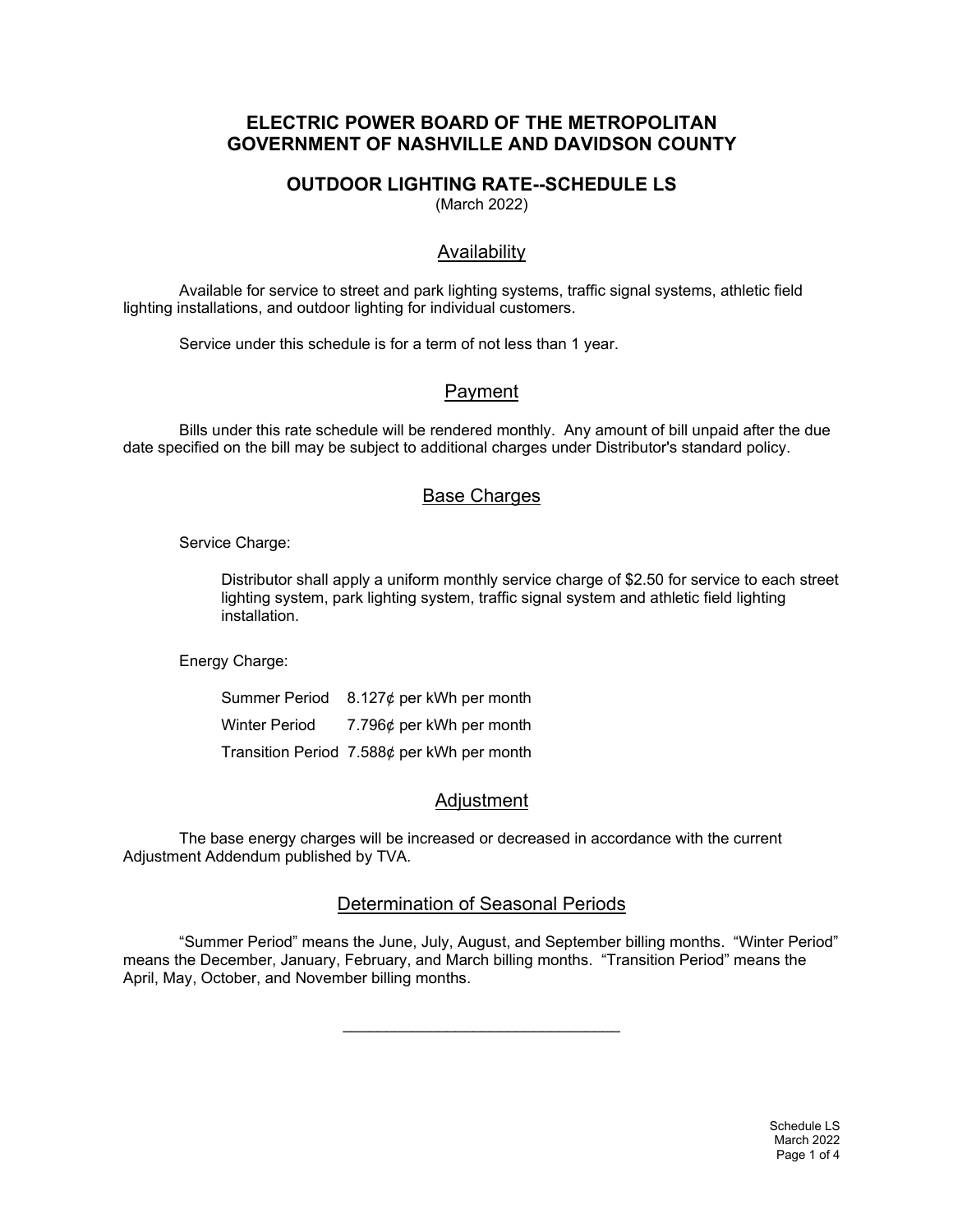# PART A--CHARGES FOR STREET AND PARK LIGHTING SYSTEMS, TRAFFIC SIGNAL SYSTEMS, AND ATHLETIC FIELD LIGHTING INSTALLATIONS

# **Facility Charge**

The annual facility charge will be 13% of the installed cost to Distributor's electric system of the facilities devoted to street and park lighting service specified in this Part A. Distributor must recompute such installed cost annually (or more frequently if substantial changes in the facilities are made). One-twelfth of the annual facility charge will be billed to the customer each month. If any part of the facilities has not been provided at the electric system's expense; or if the installed cost of any portion thereof is reflected on the books of another municipality, agency, or department, then the annual facility charge will be adjusted to reflect accurately the remaining cost to be borne by the electric system.

Traffic signal systems and athletic field lighting installations will be provided, owned, and maintained by and at the expense of the customer, except as Distributor may agree otherwise, in accordance with the customer charge provisions. The facilities necessary to provide service to such systems and installations will be provided by and at the expense of Distributor's electric system, and the annual facility charge provided for above will apply to the installed cost of such facilities.

Distributor's electric system may provide, own, and maintain traffic signal systems and athletic field lighting installations for the customer's benefit when so authorized by policy duly adopted by Distributor's governing board. In such cases, Distributor may require reimbursement from the customer for a portion of the initial installed cost of any such system or installation, and will require customer to pay a facility charge sufficient to cover all of Distributor's costs (except reimbursed costs, and including appropriate overheads) of providing, owning, and maintaining such system or installation. For athletic field lighting installations, such facility charge will in no case be less than 12% per year of such costs, and will be in addition to the annual facility charge necessary to provide service to such system or installation as provided for in the preceding paragraph.

# Lamp Replacement

Traffic signal systems and athletic field lighting installations will be billed and will pay for replacement of lamps and related glassware as provided for in paragraph 1 below.

Street and park lighting customers will be billed and will pay for replacement of lamps and related glassware as provided in paragraph 2 below.

- 1. Distributor will bill the customer monthly for such replacements during each month at Distributor's cost of materials, including appropriate storeroom expense.
- 2. Distributor will bill the customer monthly for one-twelfth of the amount by which Distributor's cost of materials, including appropriate storeroom expense, exceeds the product of 3 mills multiplied by the number of kilowatthours used for street and park lighting during the fiscal year immediately preceding the fiscal year in which such month occurs.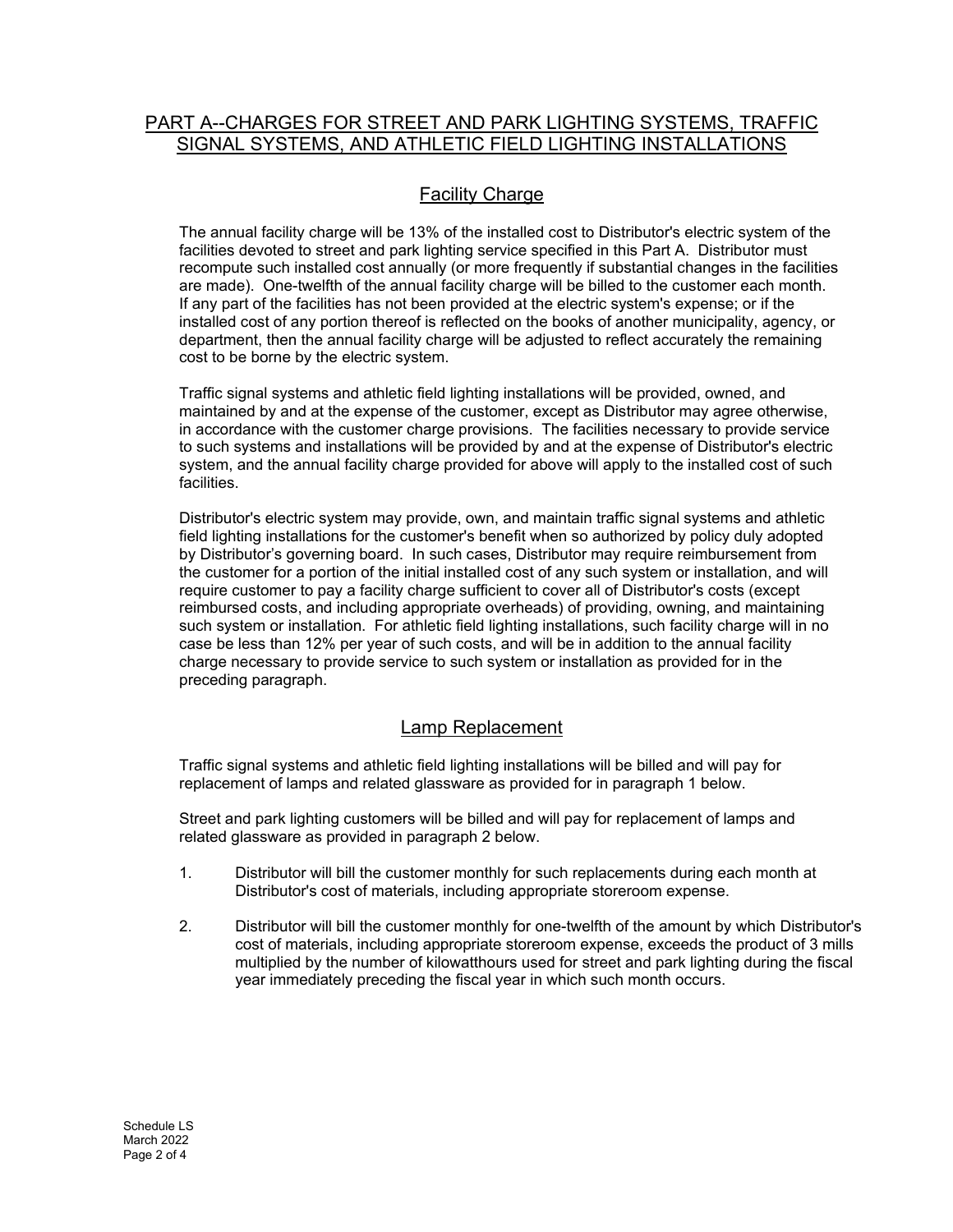#### Metering

For any billing month or part of such month in which the energy is not metered, or for which a meter reading is found to be in error, or a meter is found to have failed, then, for billing purposes, the energy for that billing month or part of such month will be computed from the rated capacity of the lamps (including ballast), plus 5% of such capacity (to reflect secondary circuit losses), multiplied by the number of hours of use.

### Revenue and Cost Review

Distributor's costs of providing service under Part A of this rate schedule are subject to review at any time and from time to time to determine if Distributor's revenues from the charges being applied are sufficient to cover its costs. (Such costs, including applicable overheads, include, but are not limited to, those incurred in the operation and maintenance of the systems provided, and those resulting from depreciation and payments for taxes, tax equivalents, and interest.) If any such review discloses that revenues are either less or more than sufficient to cover said costs, Distributor must revise the above facility charges so that revenues will be sufficient to cover said costs. Any such revision of the annual facility charge provided for in Part A of this rate schedule will be by agreement between Distributor and TVA.

### PART B--CHARGES FOR OUTDOOR LIGHTING FOR INDIVIDUAL CUSTOMERS AND SPECIAL OUTDOOR LIGHTING

### Facility Charge

Distributor will make available to individual customers certain outdoor lighting fixtures. These fixtures will be provided, owned, and maintained by Distributor. A facility charge, covering Distributor's cost plus margin, will be calculated for each inidivdual fixture. If the costs of providing and maintaining individual fixtures change, Distributor must use the formula set forth below to revise the facility charge for that fixture. If Distributor's facility charge calculations, using the formula set forth below, yield a positive revenue impact, then Distributor must notify TVA of the impact on Distributor's revenue. For a period of six years, Distributor will maintain on file the facility charge calculations or spreadsheets for audit purposes, and any other historical information as may be reasonably required by TVA for verification.

$$
FC_i = \frac{ICR_i + RAC_i + M_i}{12}
$$

i = individual fixture

FC = monthly facility charge

ICR = installed cost recovery of fixture

RAC = recurring annual cost of providing and maintaining fixture

M = Distributor's margin (not to exceed 23%)